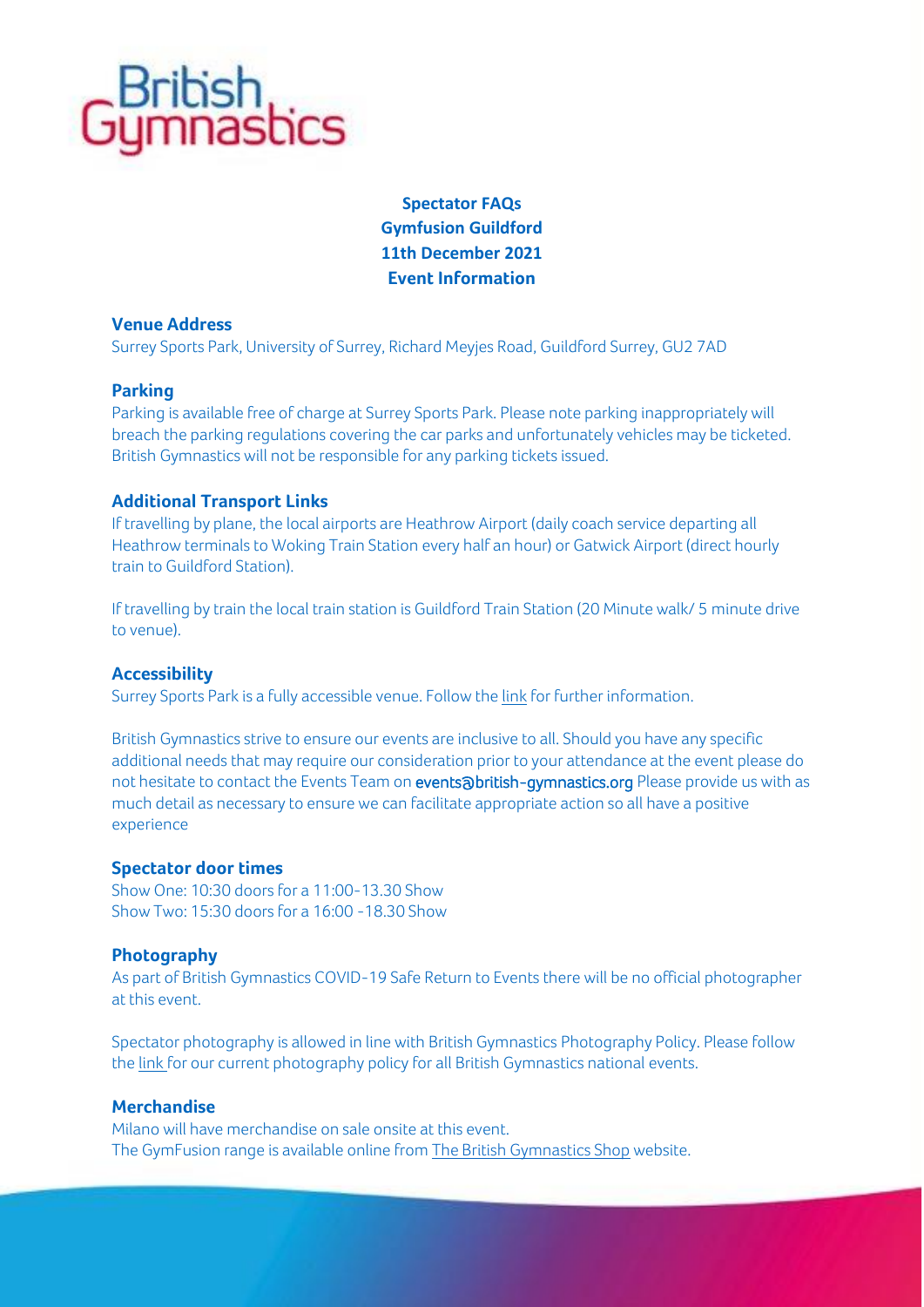# Bribish<br>**umnasbics**

## **Food and drink**

Surrey Sports Park offers catering on site, at Starbucks and The Bench Bar.

# **Frequently Asked Questions**

## **How do I get a ticket, and do I need to print it off?**

Tickets will be available to purchase from the British Gymnastics Official Shop by visiting <https://www.british-gymnastics.org/shop/catalog/category/view/s/tickets/id/13/>

Due to the ongoing pandemic and in a bid to minimise close contact and avoid cash handling, tickets will not be available 'on the door' but can be purchased, in the lead up to and throughout the event, online.

Tickets will be scanned upon arrival. Tickets can be presented for scanning on your mobile device or by displaying a printed copy of your ticket at the ticket desk.

## **Where do I go when I arrive?**

Upon arrival, please make your way through the main entrance and follow British Gymnastics signs to the Spectator Entrance. Here your ticket will be scanned at the ticket desk to allow you access to the competition arena.

## **Once I leave the venue can get back in?**

After you have registered your spectator ticket at the ticket desk, you will be provided with a spectator wristband which will allow you entry in and out of the facilities throughout the competition day.

## **Can I bring a bag into the venue?**

Surrey Sports Park allows spectators to bring bags into the venue with them. Please note, it is the responsibility of the owner to safeguard their own personal belongings.

# **Can I bring food and drink?**

Spectators are able to bring their own food and drink.

# **Where do I meet the coaches/ collect gymnasts?**

Parents/guardians should arrange meeting point with their lead coach prior to arriving at the event.